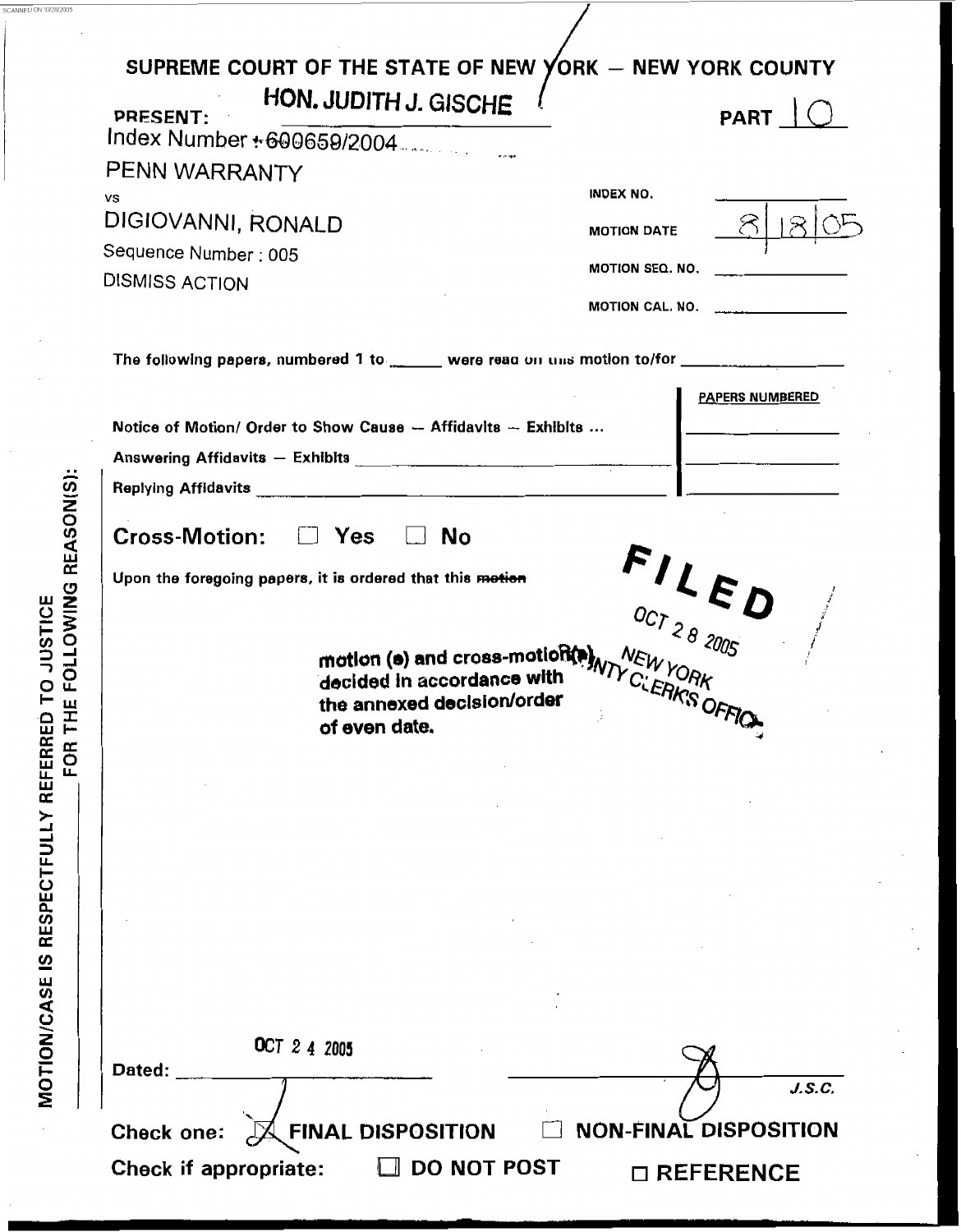SUPREME COURT OF THE **STATE** OF **NEW** YORK COUNTY OF NEW YORK: PART 10

**X** *\_\_c\_\_\_\_\_\_-\_--\_\_\_-\_\_-\_\_\_\_\_\_\_\_\_I\_\_\_\_\_\_\_\_\_\_------------------\_-* 

|                                                                                                                                           |            | <b>DECISION/ORDER</b>        |                      |  |
|-------------------------------------------------------------------------------------------------------------------------------------------|------------|------------------------------|----------------------|--|
| THE PENN WARRANTY CORPORATION,                                                                                                            |            |                              | Index No.: 600659/04 |  |
|                                                                                                                                           |            |                              | Seq. Nos.: 005 & 006 |  |
|                                                                                                                                           | Plaintiff, |                              |                      |  |
| -against-                                                                                                                                 |            | Present:                     |                      |  |
|                                                                                                                                           |            | <u>Hon, Judith J. Gische</u> |                      |  |
|                                                                                                                                           |            |                              |                      |  |
|                                                                                                                                           |            |                              |                      |  |
|                                                                                                                                           |            |                              |                      |  |
|                                                                                                                                           |            |                              |                      |  |
| <u> Sequence No. 006</u><br>,955L-qyyk_-P28k-qy2L-428k-qy2L--22k-qy22k-qyfin-y22k-22f--y22k-42fH--y2f+99dBL-qyfik-422k-ydfir-y92f-xfB2k-q |            |                              |                      |  |
|                                                                                                                                           |            |                              |                      |  |

*Upon the foregoing papers, the decision and order of the court is as follows:* 

Defendant, *pro* **se,** brought a motion for summary judgment dismissing the complaint (motion sequence number 005). Plaintiff subsequently brought **its** own motion for summary judgment (motion sequence number 006). The motion **and cross**motion are so integrally intertwined that the court is considering them and all papers submitted thereon together.

**A** preliminary issue raised in defendant's motion is **his** claim that the court **lacks**  personal jurisdiction over him. This issue was raised in previous motion practice. By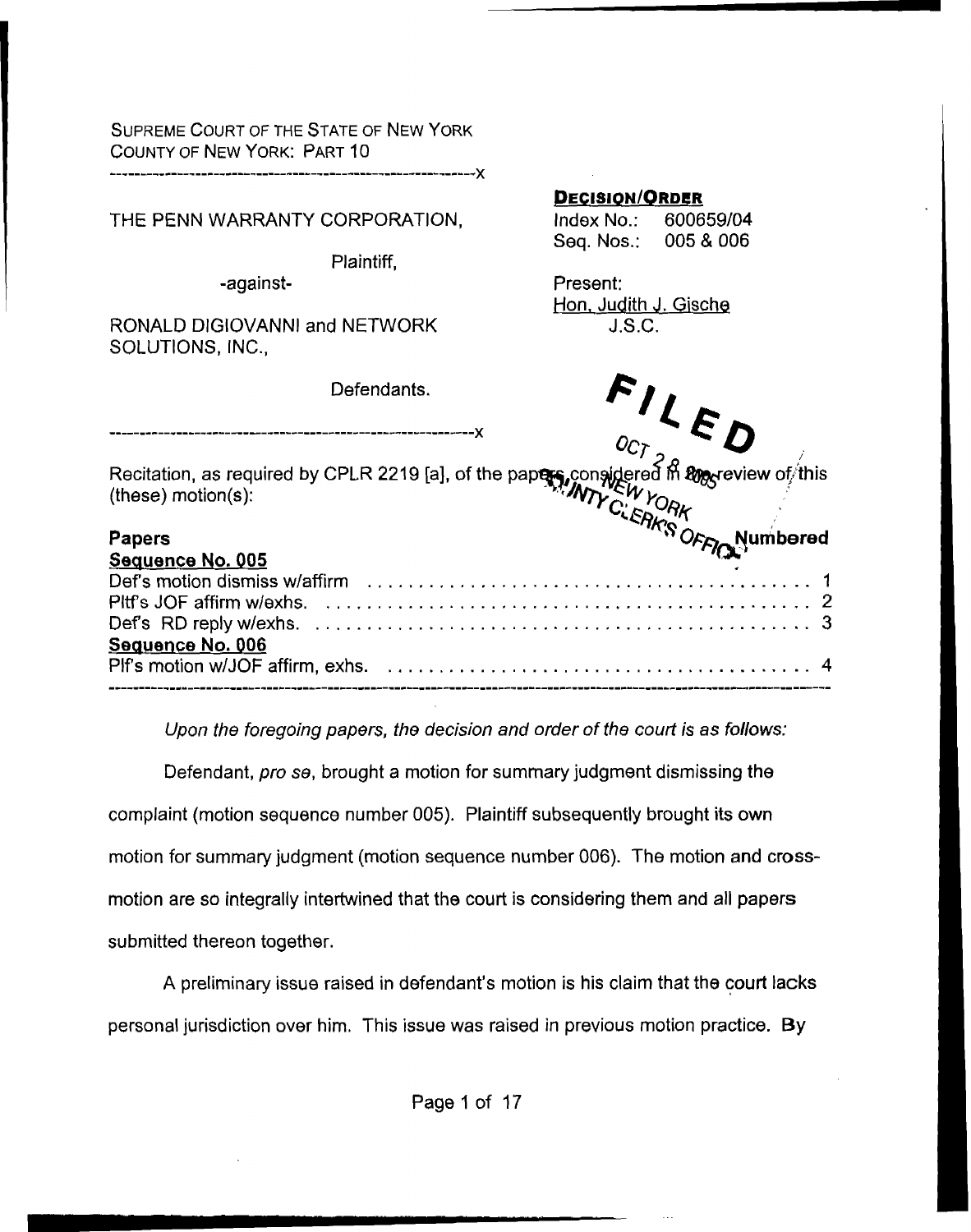decision and order dated October 4,2004, made by the Hon. Saralee Evans, the motion to dismiss for lack of personal jurisdiction was denied. Justice Evan's decision is law of the case and the issues decided therein may not be revisited by this court. People v. Evans, 94 NY2d 499 (2000).

This action was commenced by a summons and complaint dated March 11, 2004. Defendant Ronald DiGiovanni served his answer on or about June 28,2004. Plaintiff has discontinued its action against Network Solutions, Inc. Issue has been joined among the remaining parties and this motion has otherwise been timely brought. CPLR 5 3212; Brill v. City of New YorK, 2 **NY3d** 648 (2003).

Plaintiff, a Pennsylvania corporation in the business of providing extended warranties on used cars, has asserted six causes of action against defendant. They are as follows: [l] intentional interference with prospective economic advantage (first cause of action); **[2]** coercion, harassment, extortion (second cause of action); [3] defamation/trade libel (third cause of action); [4] civil RICO (fourth cause of action); [5] infringement/false designation of origin and unfair competition (fifth cause of action); and **[6]** a permanent injunction against the publishing of a certain web site and otherwise publishing certain speech (sixth cause of action).

Defendant claims that now that discovery has been competed he is entitled to summary judgment dismissing each and every asserted cause of action. Plaintiffs separate motion for summary judgment seeks a determination that as a matter of law it is entitled to summary judgment on its third cause of action for defamation/trade libel and its sixth cause of action enjoining the future publication of the allegedly defamatory material.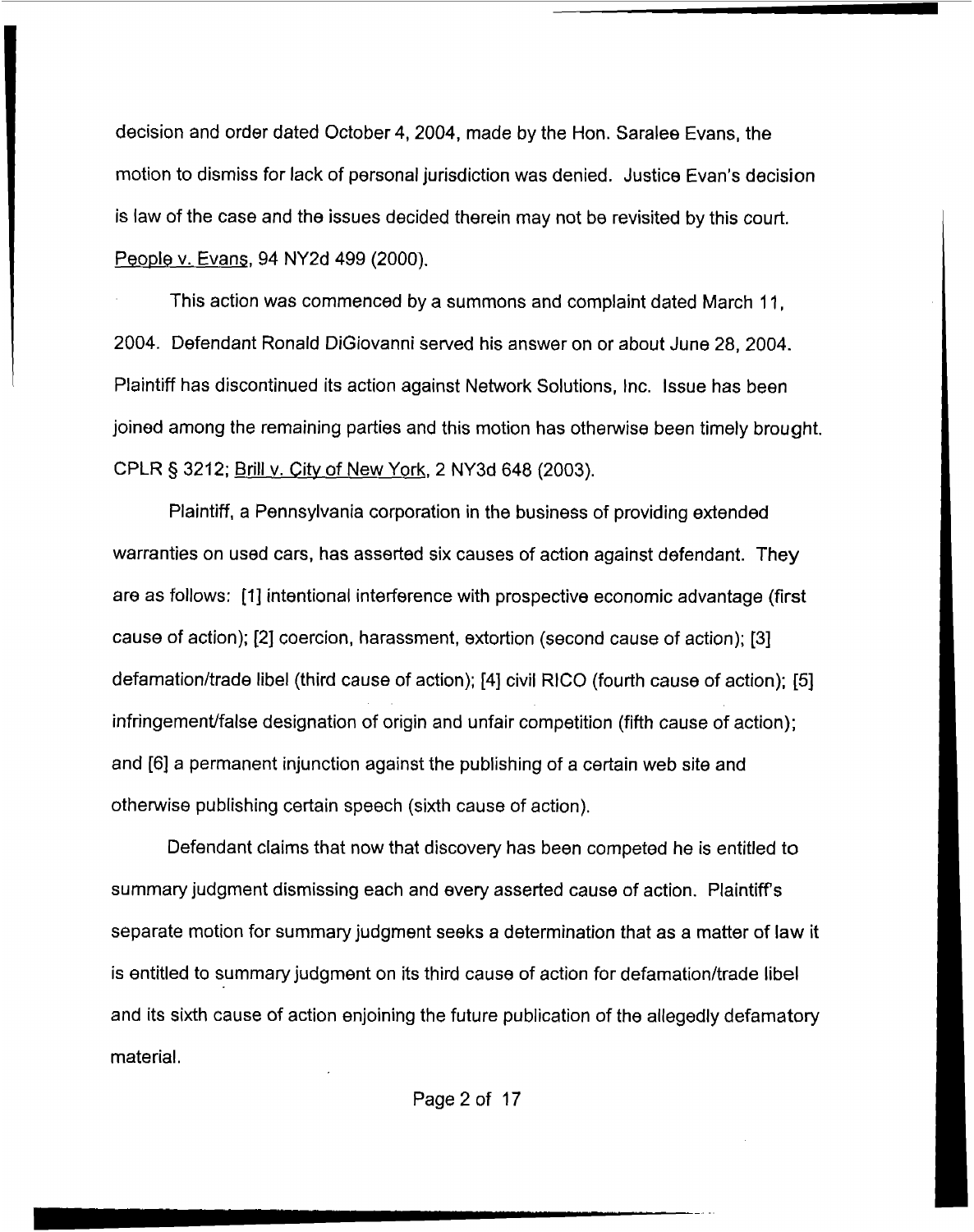It is undisputed that plaintiff, a Pennsylvania company, contracts with individuals to provide service warranties on used cars. On May 20, 2000 plaintiff provided a "standard contract" to cover a 1994 GMC Sonoma truck. The contract was made in New Jersey, where defendant lived at the time.

Defendant filed a claim under the service contract, that plaintiff denied. Defendant then brought a small claims action in the State of New Jersey, based upon breach of contract. It was eventually settled for the sum of \$2,500.

Defendant, thereafter, composed a web site claiming that plaintiff engaged in deceptive business practices. This type of web site, which criticizes a company's products or services, is commonly known as a "gripe site". See: Hey. You, Get off of my Trademark!, NYLJ 1/24/05, p 10 (col 1).

Plaintiff claims that after the web site was designed and sent to a limited audience, they were contacted by defendant who threatened to publish the web site on the world wide web and go to the media. Defendant also threatened to go to the Pennsylvania Attorney General. Defendant stated he would expose the unfair practices of plaintiff corporation, unless they did the "right thing.'' Plaintiff claims that the references to the "right thing" were a veiled attempt to extort money out of them, over and above the small claims settlement previously made. Plaintiff claims that when it did not accede to defendant's demands, he published the web site on the world wide **web.** 

Defendant denies he sent the letters relied upon by plaintiff to prove the **so**  called extortion plot. He claims that plaintiff **is** relying on letters he did send which plaintiffs representatives subsequently altered. In any event, defendant argues that the letters, which ask plaintiff to "do the right thing", can hardly be construed **as** extortion.

Page **3** of 17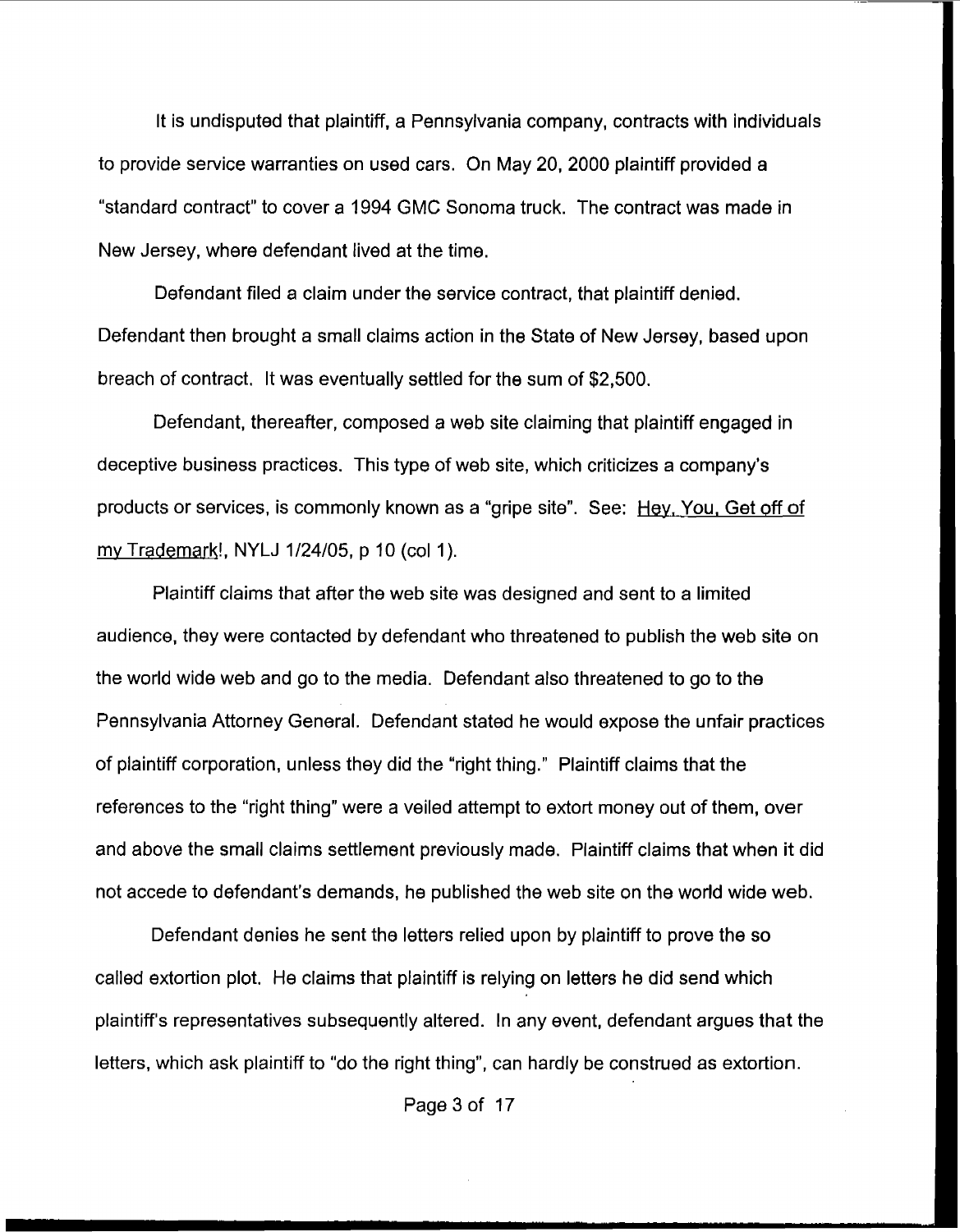Defendant denies that the web site was actually published on the world wide web. He **does** admit, however, that it was avallable on the web from at least mid to late January 2004 to anyone who happened to know the actual URL of "www.pennwarrantylitigation.com". He does not deny sending copies of the content of the site to plaintiffs employees. Defendant **asserts** the defense of "truth," claiming that plaintiff did engage in the unfair practices he has accused them of on the web site. Alternatively, defendant claims that the content of the web site **is** protected as his opinion.

### **Discussion**

The movant seeking summary judgment has the initial burden of setting forth evidentiary facts to demonstrate its entitlement to judgment in its favor **as** a matter of law, without the need for a trial. Zuckerman v. City of New York, 49 NY2d 557, 562 (1980). Only if the burden is met does it then shift to party opposing the motion **to**  establish the existence of disputed material issues of fact that would require a trial of the action. Zuckerman v. Citv of New York, *supra.* When the issues raised in the action are clearly ones of law, then the court may and should resolve them without the need for a testimonial hearing. See: Hindes v. We **isz,** 303 AD2d 459 (2nd dept. 2003). A. **Defamation/Trade Libel** 

Since each of the parties believes that they are entitled to summary judgment on the third cause of action, the courl considers the relief requested **as** to such cause of action first. The third cause of action, relying upon the web site created by defendant, alleges that defendant has defamed and engaged in "trade libel" of plaintiff. In its

'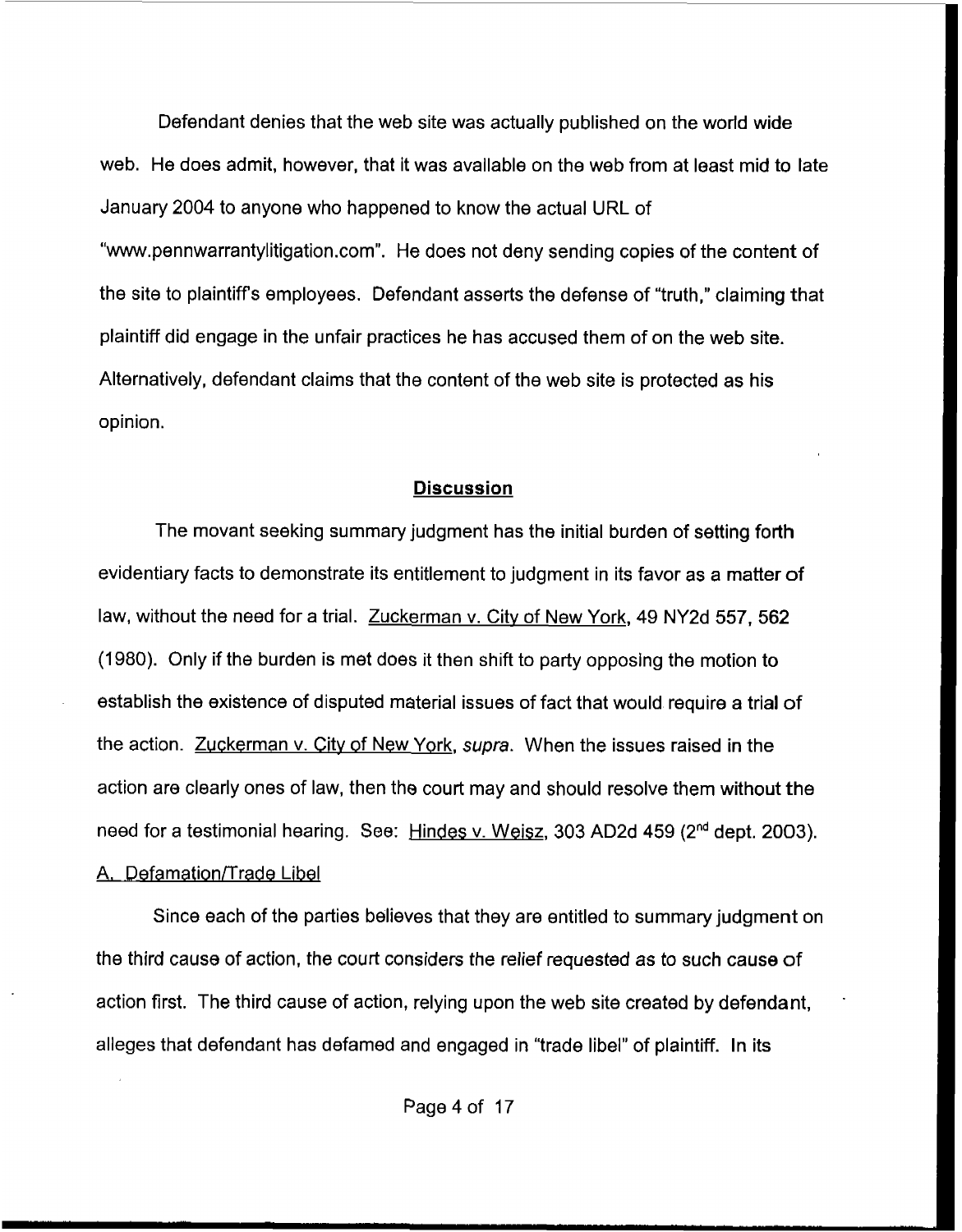motion, plaintiff claims that the defamation constitutes libel per se, because defendant's statements directly pertain to its business practices and trade. Plaintiff further claims that defendant's web site is libelous ger **se** because it accuses plaintiff of criminal conduct, to wit: fraud.

The content of the web site is not disputed. It is a 45 page document. There are some generally negative comments about the car service warranty industry, the auto insurance industry, and New Jersey judges. Most of the web site is devoted to the New Jersey small claims action between the parties. Defendant offers conclusions about how plaintiffs answers to interrogatories in the New Jersey small claims action prove Penn Warranty's pervasive deceptive business practices.

While plaintiff alleges that the document is filled with defamatory statements, In the complaint and in this motion plaintiff identifies only approximately eight (8) specific statements. **CPLR** *5* 3016 (a) requires that the particular words complained of be set forth in a complaint alleging defamation. Thus, in evaluating plaintiff's claim, only the words alleged in the complaint as constituting the libel may be considered **by** the Court as the actionable language. Plaintiffs claims of other unidentified defamations contained in the web site may not be relied upon in support of this action. Kahn v. Reade, 7 AD3d 311 (1<sup>st</sup> dept. 2004). In this case, the hard printed copy of the web site was never made part of the original complaint. Consequently, plaintiff is specifically bound by the alleged defamatory words contained in the four corners of the complaint. See: Sassower **y.** Finnertv, 96 **AD2d** 585 **(2"d** dept. 1983) app dismd 61 NY2d 756  $(1984).$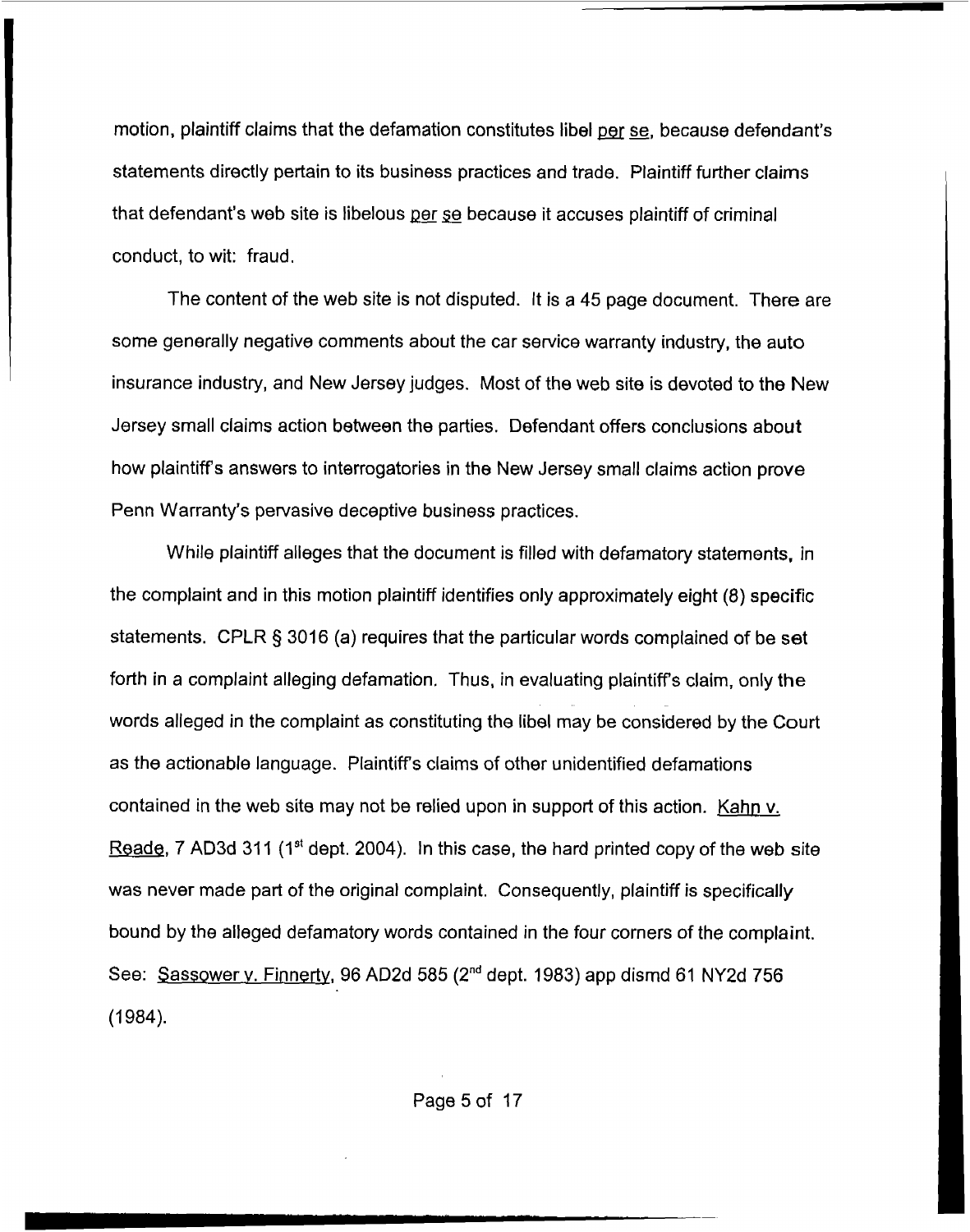The actual language in the web site that plaintiff claims constitutes the libel is as follows:

[l] Plaintiff "cleverly" interprets its standard automobile warranty contracts;

- [2] Plaintiff is a "blatantly dishonest company";
- [3] Plaintiff is a "crooked company":
- [4] Plaintiff has "been ripping off its contract holders for quite a while";
- [5] The public has been a victim of plaintiff's "greed";
- [6] Plaintiff has committed "fraud";
- [7] Plaintiff "has been committing fraud on a grand scale"; and
- [8] Plaintiff has been "running scams".

Defendant does not dispute that such language is contained on a web site he developed. He claims that he never posted it on the world wide web. **He further** claims that it is the truth and/or that it is his personal opinion.

Defamation **is** the injury to one's reputation, either by written expression (libel) or oral expression (slander). Morrison v. National Broadcasting Co., 19 NY2d 453 (1967). The elements of libel are: [I] a false and defamatory statement of fact; [2] regarding the plaintiff; [3] which are published to a third party and which [4] result in injury to plaintiff. Idema v. Wager, 120 FSupp2d 361 (SDNY 2000); Ives v. Guilford Mills, 3 FSupp2d 191 (NDNY 1998). Certain statements are considered libelous per se. They are limited to four categories of statements that: [I] charge plaintiff with a serious crime; [2] tend to injure plaintiff in its business, trade or profession; [3] plaintiff **has**  .. some loathsome disease; or [4] impute unchastity. Liberman v. Gelstein, 80 NY2d 429 (1992); Harris v. Hirsh, 228 **AD2d** <sup>206</sup>**(Ist** dept. 1996). Where statements are libelous

Page 6 of 17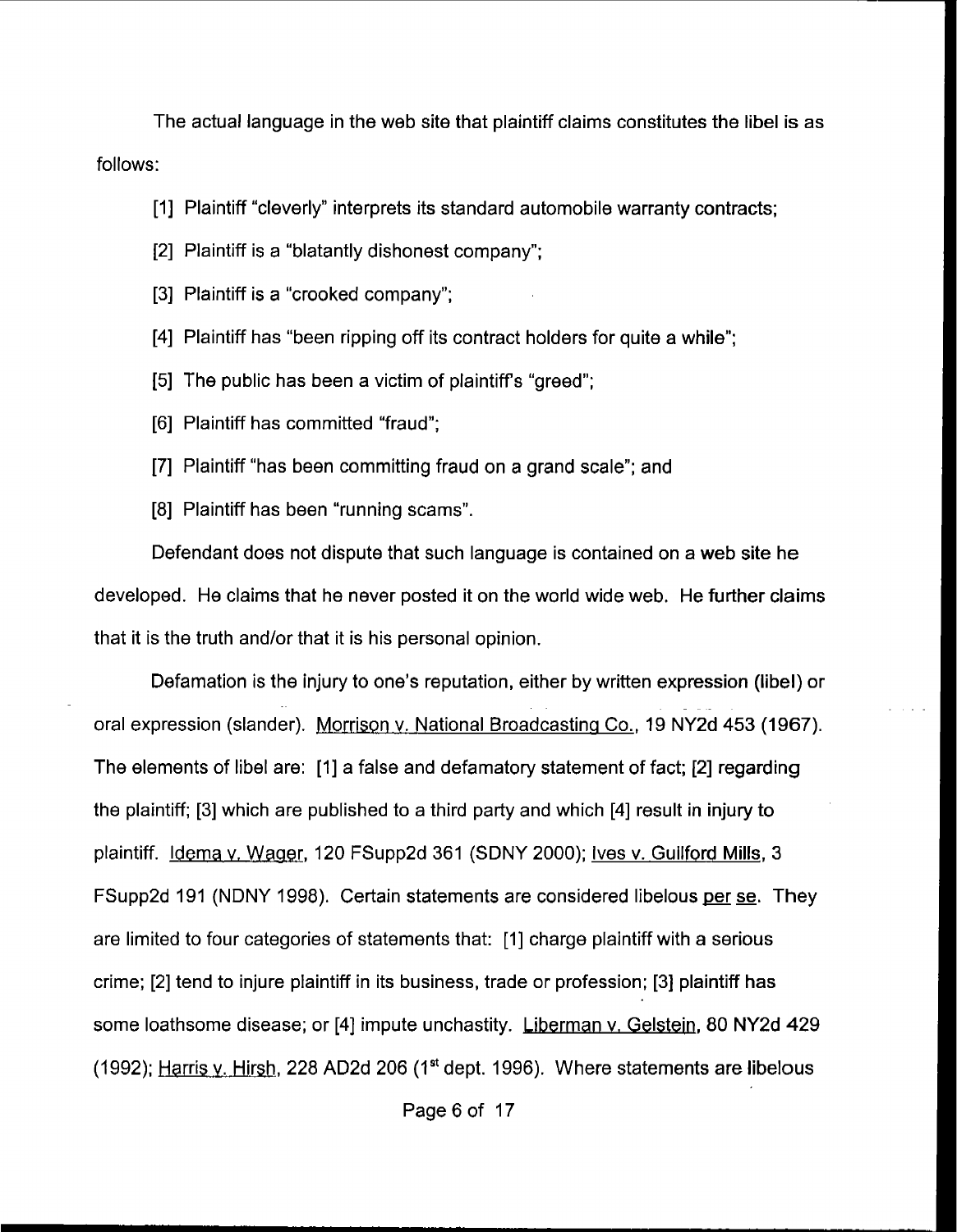per se, the law presumes that damages will result and they need not be separately proved .'

"Trade libel", although closely related to libel per se is not the same. Trade libel **is** the knowing publication of false and derogatory material regarding one's business, that is calculated to prevent others from doing business with the defamed party or otherwise interferes with one's business relationships. The party alleging trade libel must establish that the publication of the false material was a substantial factor in inducing others not to have business dealings with it. Waste Distillation Technology y. **Blasland** & Bouck Enaineers, PC, 136 AD2d 633 **(2nd** dept. 1988); united States Luggage Co. L,P. v. Vormittag Associates Inc., 5 Misc3d 1019(A); 2004 WL 2683637 (Sup. Ct. Nassau Co.). Trade libel requires proof of special damages; while libel per se, even if based on disparagement in business, requires no such proof of special damages.

**As** with any claim for defamation, both libel per se and trade libel are defeated by a showing that the published statements are substantially true. Newport Service & Leasinq v. Meadowbrook Distributinq Gorp., 18 AD3d **454 (2nd** dept. 2005). They are **also** subject to a defense that the material, when read in context, would be perceived by a reasonable person to be nothing more than a matter of personal opinion. Jmmuno **AG v.** Mosr-.lankowski, 77 NY2d 235 (1991).

<sup>&#</sup>x27; 'There is some concern that the doctrines of per *se* defamation may not withstand first amendment constitutional scrutiny. See: Liberman v. Gelstein, 80 NY2d<br>429, 434 (1992), *supra*, footnote 1. Since this argument has not been raised at bar, the court does not reach it.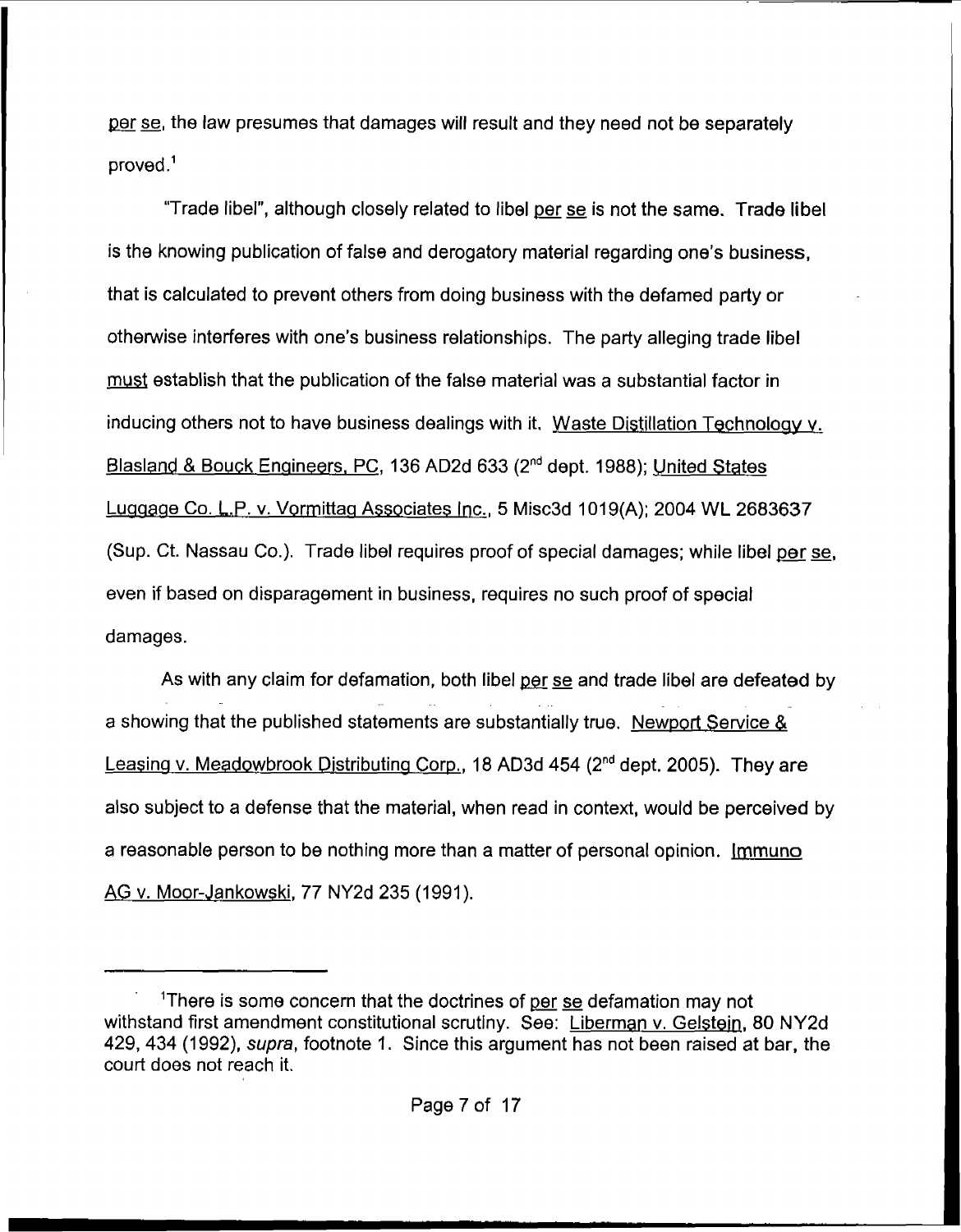It is the court's responsibility in the first instance to determine whether a publication is susceptible to the defamatory meaning ascribed to it. Golub v. Enquirer/Star Group, Inc., 89 NY2d 1074 (1997); Rejent v. Liberation Publications Inc., 197 AD2d 240 (I" dept. 1994). A court should neither strain to place a particular construction on the language complained of, nor should the court strain to interpret the words in their mildest and most inoffensive sense, to hold them non-libelous. Rejent v. Liberation Publications, Inc., *supra.* 

Competing with an individual's right to protect one's own reputation, is the constitutionally guaranteed right to free speech. One of the staples of a **free** society is that people should be able to speak freely. United States Constitution v, New York State Constitution, Article I § 8. Consequently, statements that merely express opinion are not actionable **as** defamation, no matter how offensive, vituperative or unreasonable they may be. Imrnono **AG** v. Moore-Jankowski, *supra.* Moreover, in the context of statements pertaining to issues of consumer advocacy, courts have been loathe to stifle someone's criticism of goods or services. <u>Tzougrakis v. Cyveillance,</u> Lontext of statements pertaining to issues of consumer advocacy, courts have been<br>loathe to stifle someone's criticism of goods or services. Tzougrakis v. Cyveillance,<br>lnc., 145 FSupp2d 325 (SDNY 2001); Themed Restaurants, <u>inc.</u>, 145 FSupp2d 325 (SDNY 2001); <u>Themed Restaurants, Inc. v. Zagat Survey, LLC, <br>\_\_ AD2d \_<sub>\_</sub> , 801 NYS2d 38 (1<sup>st</sup> dept. 2005); <u>Frommer v. Abels</u>, 193 AD2d 513 (1<sup>st</sup></u> dept. 1993); Behr v. Weber, 172 **AD2d** 441 (1'' dept. 1991). The courts have recognized that personal opinion about goods and services are a matter of legitimate public concern and protected speech.

Preliminarily the court rejects defendant's defense that the allegedly defamatory statements were never published because he never posted the web site to the World Wide Web. Even were his claim true, defendant has admitted that, for a brief time in

Page 8 of 17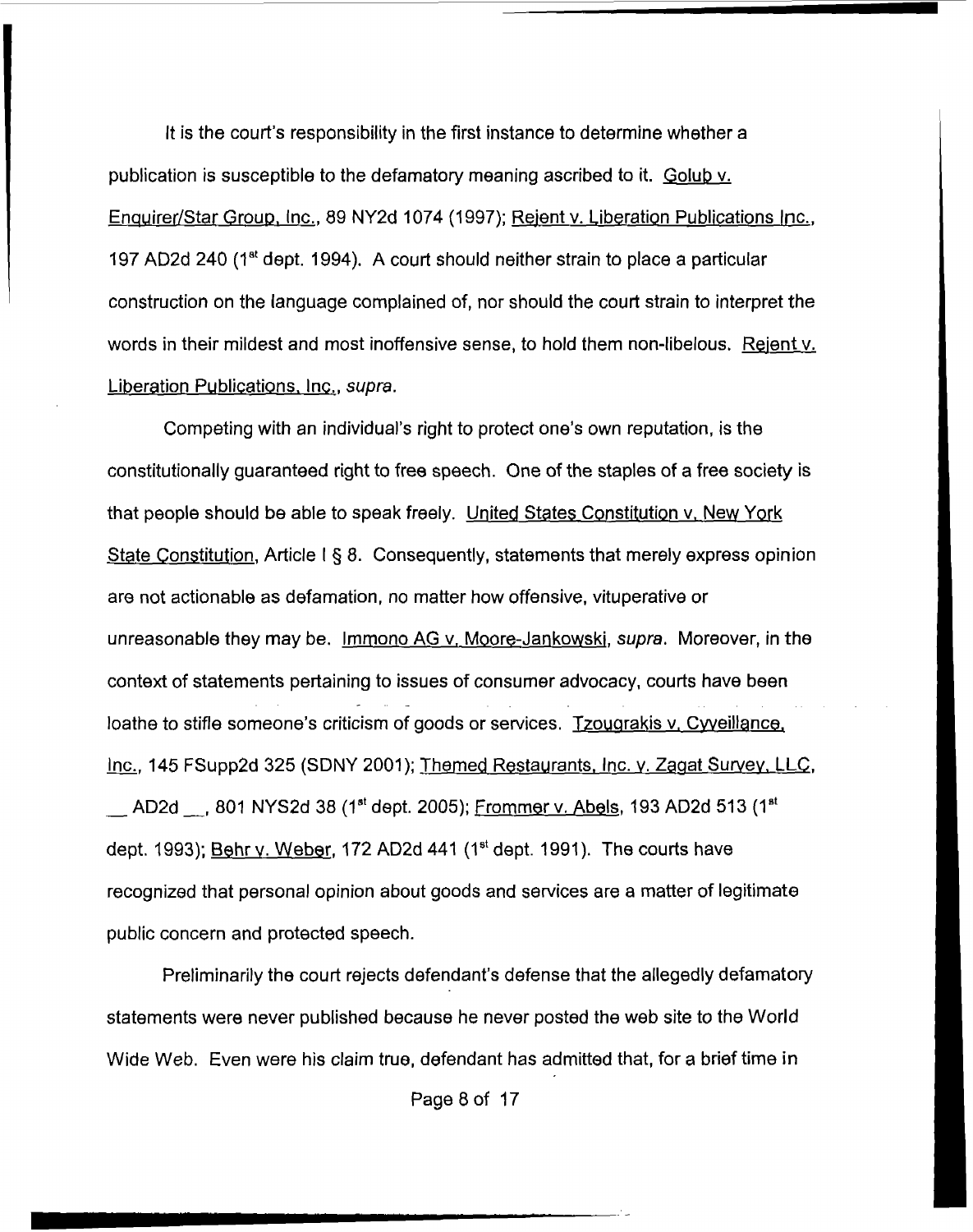January 2004, it was available on the internet to those possessing a certain URL address. Moreover, defendant does not dispute that he sent a hard copy of the **web**  site to many of plaintiffs employees. "Publication" is a term of art, signifying communication of the defamatory statement to a third party. Ostrowe y. Lee, 256 NY 36 (1931); RQssianol v, Silvernail, **146** AD2d 907 **(3rd** dept. 1989). Moreover, a communication to an agent of the person defamed is considered a publication to a third party. Teichner v. Bellan, 7 AD2d 247 (4<sup>th</sup> dept. 1959). Here defendant admits communication of the web site to third parties. The parties' dispute about the extent of such publication does not detract from the conclusion that there was publication, **as** that term is used, in the context of a defamation claim.

The court holds that the cause of action for libel, however, whether based **upon**  libel per se or trade libel, should be dismissed because the challenged speech **is** merely a statement of defendant's personal opinion about the quality of services provided by plaintiff company.

In deciding whether the challenged language constitutes statements *of* fact or opinion, the court's role is to determine whether the reasonable reader would **have**  believed that the statements were conveying facts about the plaintiff. Millus y. Newsday, 89 NY2d 840 (1996); Brain v. Richardson, 87 NY2d 46 (1995). The analysis requires the court to look at the content of the whole communication, its tone and apparent purpose, in order to determine whether a reasonable person would view them as expressing or implying facts. Immuno AG v, Moor-Jankowski, *supra.* 

The New York Court of Appeals has held that the following factors should be considered in distinguishing fact from opinion: [l] whether the language used **has** <sup>a</sup>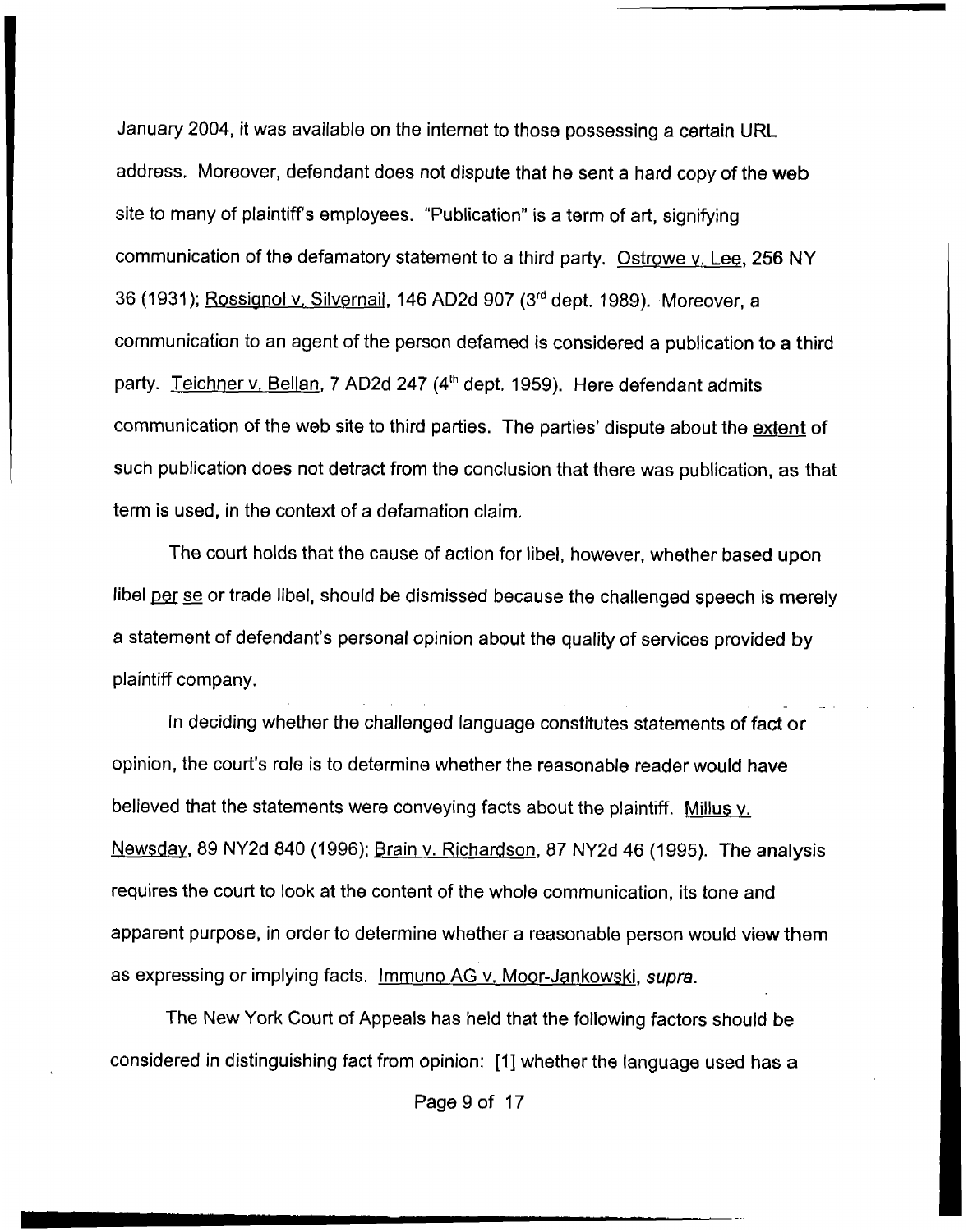precise meaning or whether it is indefinite or ambiguous; **[2]** whether the statement **is**  capable of objectively being true or false, and **[3]** the full context of the entire communication or the broader social context surrounding the communication. Brain  $v<sub>r</sub>$ Richardson, *supra.* Moreover, the Court of Appeals makes a distinction between a statement of opinion that implies a factual basis that **is** not disclosed to the reader and an opinion that is accompanied by a recitation of facts on which it is based. Gross v. New York Times, 82 NY2d 146 (1993). The former is actionable, the later is not.

Here the web site presents to others as a personal statement by its maker. The facts on which the maker bases his conclusions are his personal small claims law suit with plaintiff. Facts from that New Jersey file are disclosed and they are the "facts" **on**  which defendant reaches his conclusions stated in the web site.

The alleged defamatory statements in the complaint are susceptible to ambiguous meanings. Indeed, in the complaint the plaintiff had to frame or augment the allegedly defamatory words with its own words in order to even allege that the language was defamatory. Loose, figurative or hyperbolic statements, even if deprecating to the plaintiff, are not actionable. Dillon v. City of New York, 261 **AD2d** 34 **(Ist** dept. 1999). ..

Perhaps most compelling however, is the fact that the web site, when viewed in its full context, reveals that defendant is a disgruntled consumer and that his statements reflect his personal opinion based upon his personal dealing with plaintiff. They are subjective expressions of consumer dissatisfaction with plaintiff and the statements are not actionable because they are defendant's personal opinion.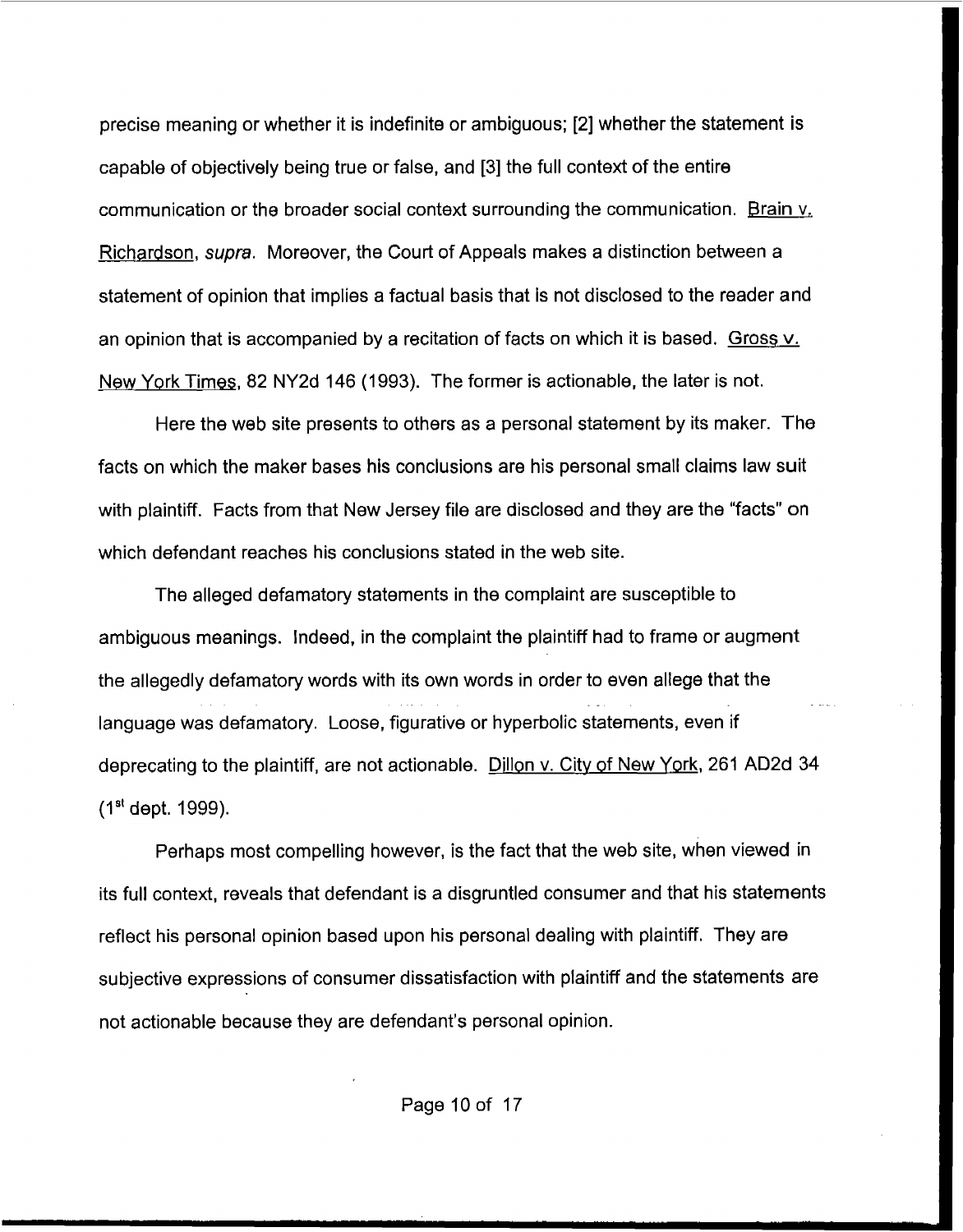Since the statements are protected opinion, the third cause of action is dismissed, regardless of whether it is based on libel per **se** or trade libel. In the context of the trade libel, however, the complete absence of any proof of special damages provides an additional basis for dismissal. This is a required element of trade libel.

Based on the above reasoning, the court holds that defendant's motion for summary judgment dismissing *the* third cause *of* action is granted and that plaintiffs motion for summary judgment on its third cause of action is denied.

## B. Intentional Interference with Prospective Economic Advantage

The tort of intentional interference with prospective economic advantage, requires a showing that through the intentional and wrongful acts of defendant, identified third parties were prevented from entering into a business relationship with plaintiff. Levy v. P&R Dental Strategies, Inc., 302 AD2d 255 (1<sup>st</sup> dept. 2003); Joan Hansen & Company, Inc. v. Everlast World's Boxing headquarters Corp., 296 AD2d 103 (1<sup>st</sup> dept. 2002). Once defendant makes out his prima facie case, plaintiff is required to raise a triable issue of fact by submitting evidence that there is a "reasonable certainty'' that a contract would have been entered, but for defendant's wrongful interference. Long Island University v. Grucci for Congress, Inc., 10 AD3d 412 (2<sup>nd</sup> dept. 2004).

Defendant has shown that during discovery he asked plaintiff to identify for him those people plaintiff is claiming would have entered into service contracts with it, but were prevented or dissuaded from doing **so** after reading defendant's **web** site. Defendant has asserted that not a single possible customer was identified by plaintiff. It is on this basis that defendant seeks summary judgment dlsmissal of the claim.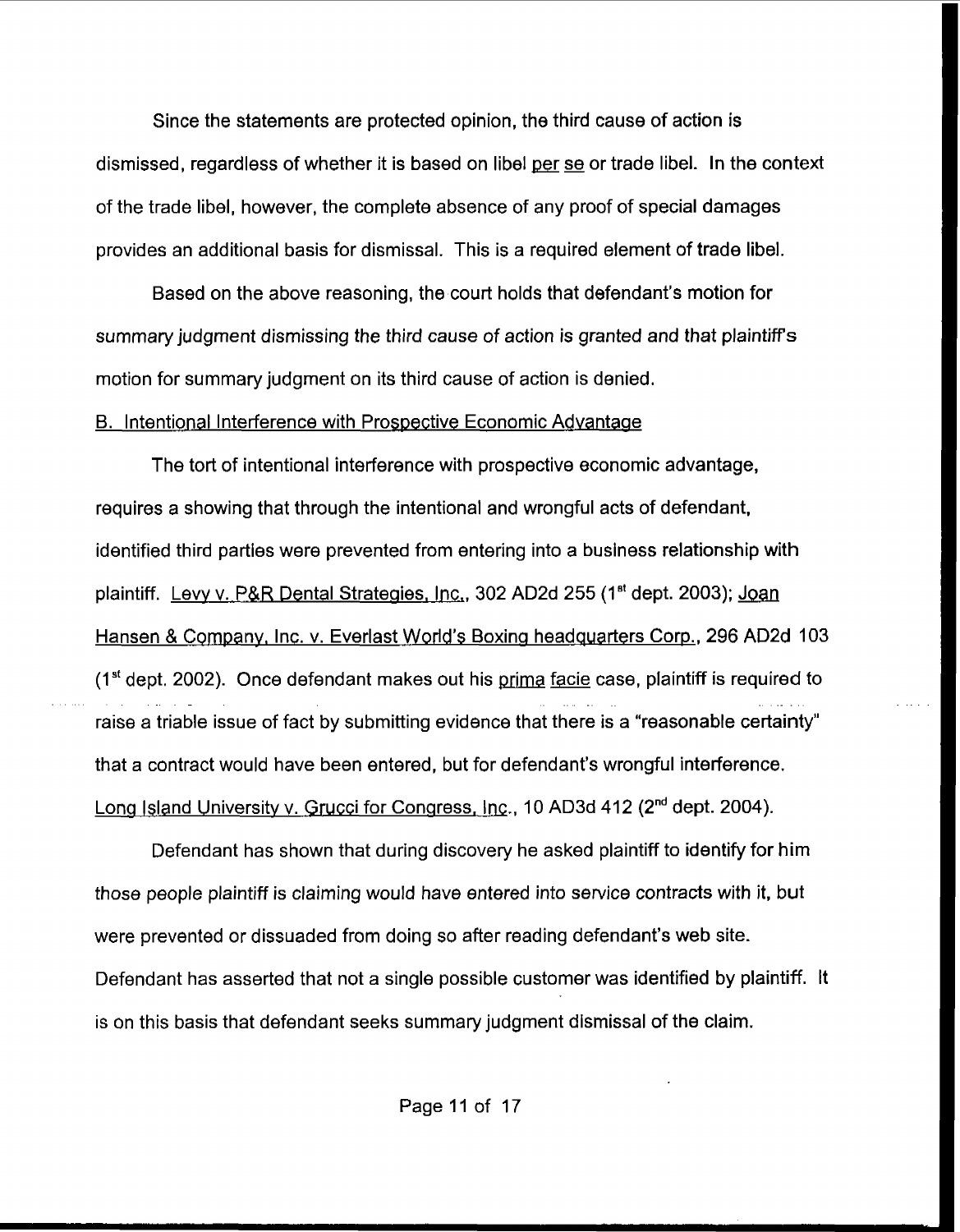Plaintiff, in opposition to summary judgment, has not identified even one **lost**  customer. Since one of the elements of this cause of action is an identification of the lost business with reasonable certainty, and defendant has not adduced a scintilla of proof of lost business on this motion for summary judgment, the cause of action **must**  be dismissed.

### **C. Coercion, Harassment, Extortion**

This combined cause of action is based upon plaintiffs claims that it received letters from plaintiff that he would publish the web site he created, and disparage plaintiff to the press and the Pennsylvania Attorney General, unless they did the "right thing". Defendant denies that he authored the letters in the form plaintiff claims. In any event he claims that asking the company to do the "right thing" cannot be construed as an extortionate demand.

It Is well established that no civil cause of action for coercion (or related causes of action) will lie if the threatened conduct is something that the defendant has a right to .\_ do anyway. Wehringer v. Standard Sec. Life Ins. Co., 57 NY2d 757 (1982); Niagara Mohawk Power Corp. v. Testone, 272 AD2d 910 (4<sup>th</sup> dept. 2000).

At bar the defendant clearly had to right to make complaints to the Pennsylvania Attorney General's office and the press about what he perceived was unfair treatment at the plaintiffs hands. He has to right to lodge complaints, regardless of whether they are ultimately found to have merit.

The court has already held in this decision that the web site constitutes constitutionally protected opinion. Since defendant has the right to express his opinion to the public about plaintiffs services, the "threat" to express such personal opinion

Page 12 of 17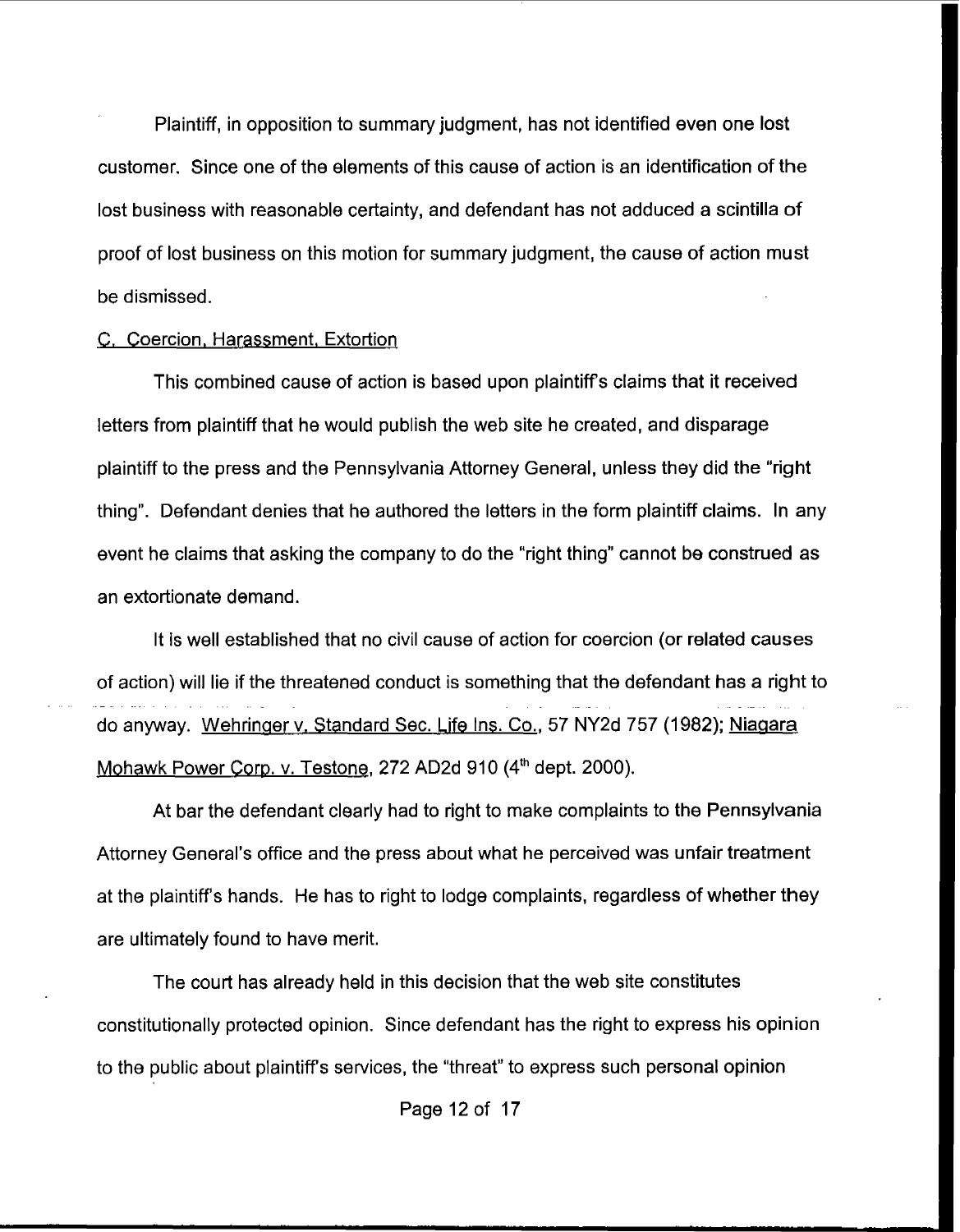cannot be actionable as coercion, extortion or any related tort.

The court does not need to reach the issue *of* whether defendant's ambiguous request that plaintiff "do the right thing" constitutes an implied threat for money in order to find that this cause of action lacks merit.

## D. Civil Rico

The RlCO statutes make it unlawful to use income from a pattern of racketeering activity: (1) to acquire an interest in, establish or operate an enterprise involved in interstate commerce; (2) to acquire or maintain an interest in such enterprise through a pattern of racketeering activity; (3) to conduct or participate in the conducting of such enterprise through racketeering activity; and **(4)** to conspire to do any of the foregoing acts. Simpson Electric Corp. v. Leucadia. Inc., 72 **NY2d** 450 (1988). The RICO statutes provide a civil cause of action for those injured by such prohibited activity. Plaintiff claims a civil right to recovery under RICO.

The elements of civil RlCO are: [I] conduct [2] *of* an enterprise **[3]** through a .. pattern **[4]** of racketeering activity. I8 **USCA 5** 1961, I962 1964; Podraza v. Carriero, 212 AD2d 331 **(4'h** dept. 1995). Under RlCO the person held liable and the enterprise must be different entities. Yellow Bus Lines v. Drivers, 883 F2d 132 (1989). The definition of racketeering includes any one of a number of predicate offenses, including wire and mail fraud. While there need not have been a successful criminal prosecution *of* such offenses, they must be factually supportable in the civil action. In order to establish a "pattern" there must be at least two racketeering activities within a ten (10) year period. Simsson Electric Corp. v. Leucadia, *supra;* Podraza v. Carriero, *supra.*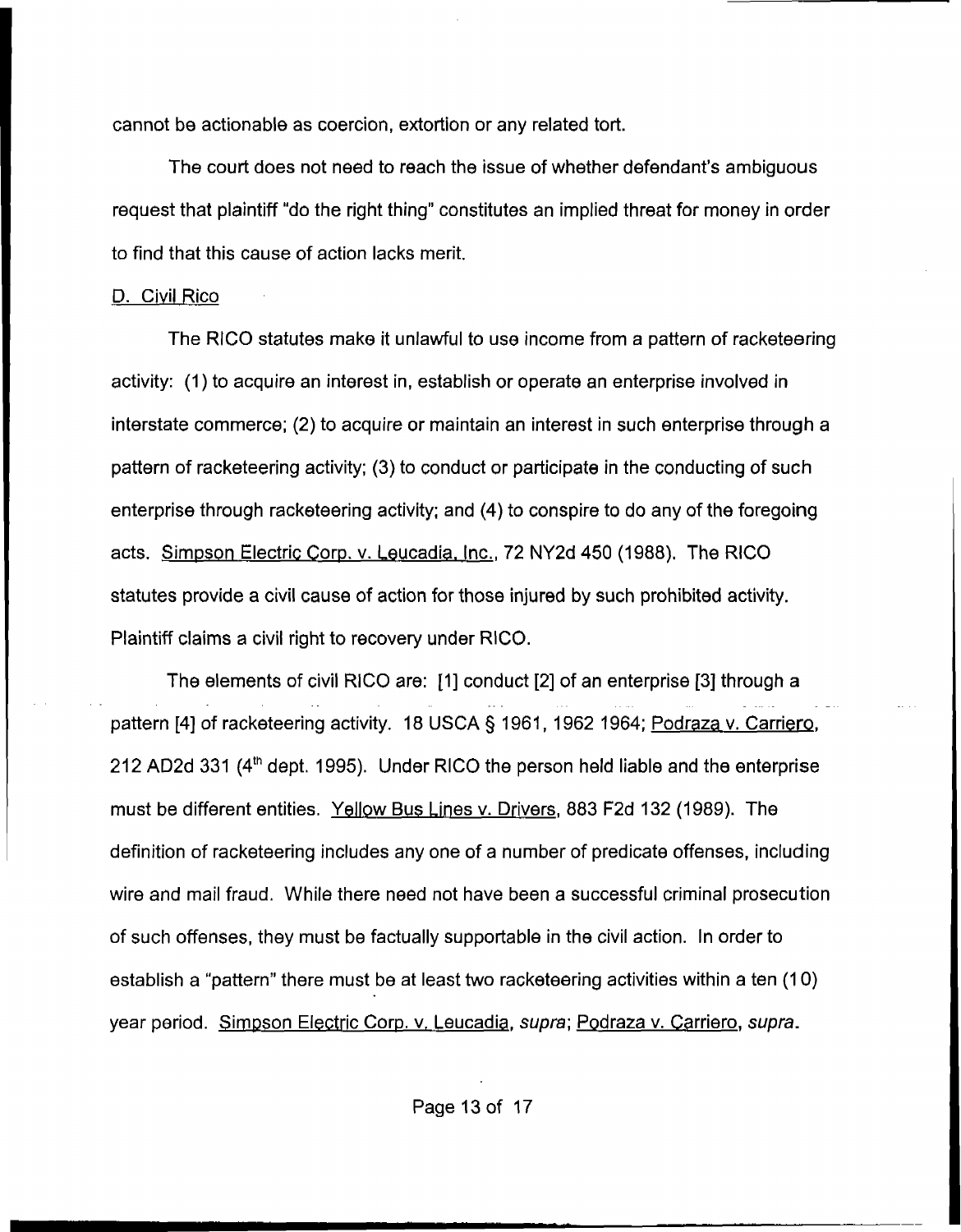Defendant moves to dismiss this cause of action, claiming that RlCO **has** no application to the facts alleged. Plaintiff raises nothing in opposition to dismissal of the RlCO claim.

There is no basis for a RlCO claim under the facts of this case, even when giving plaintiff the most favorable interpretation of the facts. No enterprise is identified. Nor is any racketeering activity shown, let alone a pattern, as required *to* establish the claim.

The motion to dismiss the fourth cause of action is, therefore, granted. E. Infringement false designation of origin and unfair competition

It is undisputed that plaintiff has created a web site and it copyrighted and registered a domain name of www.pennwarranty.com. It is also undisputed that defendant has created a web site under the name of www.pennwarrantylitigation.com. Plaintiff's claims for infringement, etc. are derived from the Lanham Act (15 USC § 1125) which makes misleading statements using a registered trade name subject to recovery of damages in a civil action.

-

Under the Lanham Act a cyber-squatter is potentially liable to a trademark owner if: (1) there is a bad faith intent to profit from the mark, and **(2)** the domain named used is identical or confusingly similar to a distinctive or familiar trademark or **legally**  protected trademark. Profit includes the commercial use of the trademark. Mere **use** of another's name on the internet, however, is not <u>per se</u> commercial use. School of Visual Arts v. Kuprewicz, 3 Misc3d 278 (Sup. Ct. N.Y. Co. 2003). It does not refer to a consumers desire to pursue an agenda undermine the trademark holders business. Bosley Med Inst Inc. v. Kremer, 403 F3d 673 (9<sup>th</sup> Cir. 2005). Where a domain name and site **is** used to inform consumers about the maker's experience with *a* **company** 

Page 14of **17**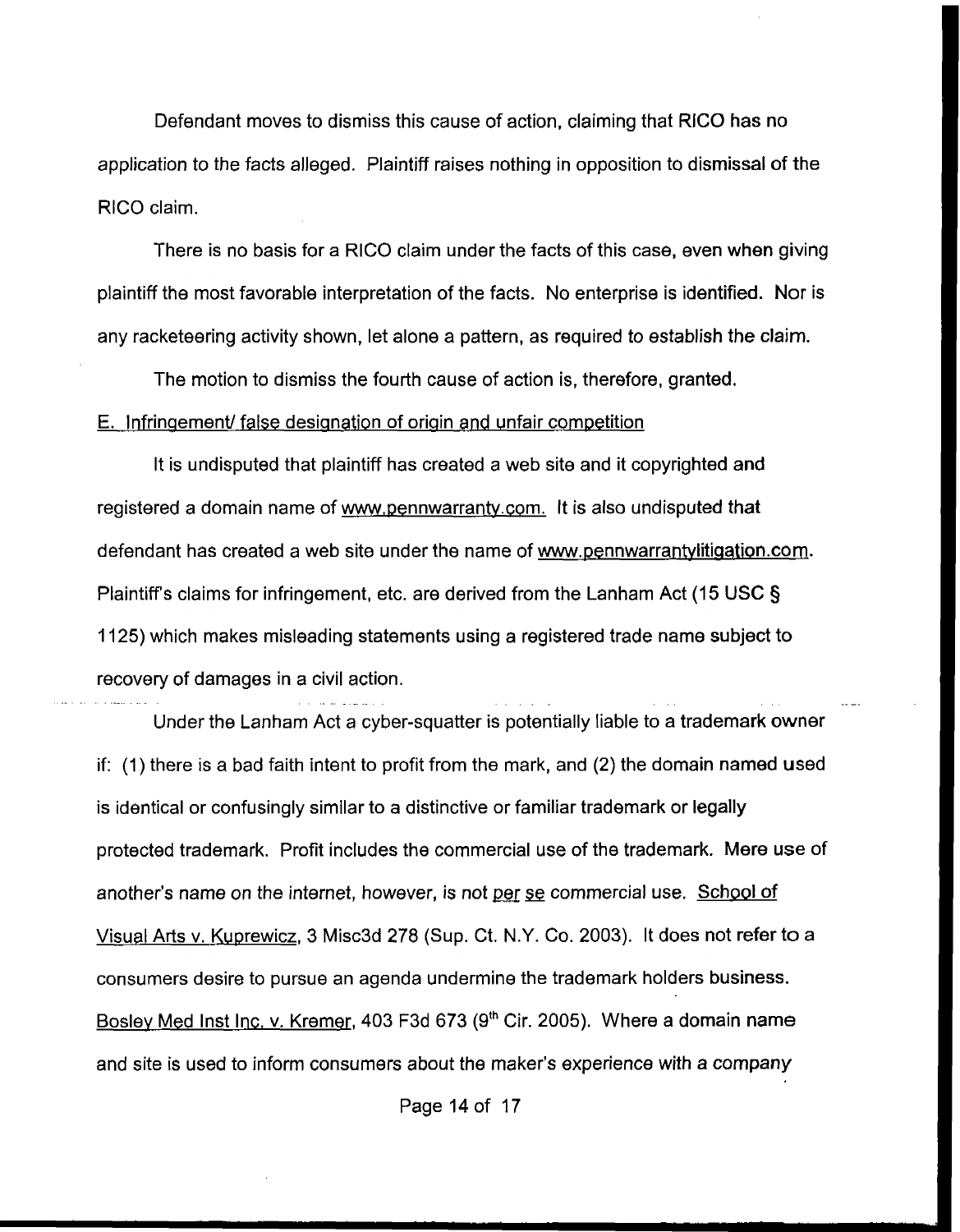and there is no misleading information about the source of the site, no private right of action exists. Lucas Nursery & Landscaping Inc. v. Grosse, 359 F3d 806 (6<sup>th</sup> Cir. 2004).

What **is** fatal to the cause of action at bar **is** that defendant's web site **is** not being used for any commercial purpose. The web site is not selling competing products or any **goods** whatsoever. The Lanham Act cannot be use as a pretext to stifle critics of goods or services by someone, such as a consumer advocate, who is not engaged in marketing or promoting a competitive product or service. Tzougrakis v. Cyvelillance, **-1** Inc 145 FSupp2d 325 (SDNY 2001).

In addition, the names of the web sites are not confusingly similar. The **two web**  names, (www.pennwarranty.com and www.pennwarrantylitigation.com) are not identical. While defendant's web site name contains the words "Penn Warranty", the use of the additional word "litigation," in itself suggests that the site contains information about a court proceeding where Penn Warranty is pitted against someone or something else. The use of the word "litigation" would hardly serve as a "come on" or a "promotion" of Penn Warranty and/or its products.

Even, however, were there the slightest confusion about whether someone initially finding defendant's web site would think that he or she had actually reached on plaintiffs own web site, that mistaken belief would be dispelled immediately. Defendant's web site clearly and unmistakenably indicates an unfavorable view of plaintiff and its business practices.

Summary judgment dismissing the fifth cause of action is, therefore, granted.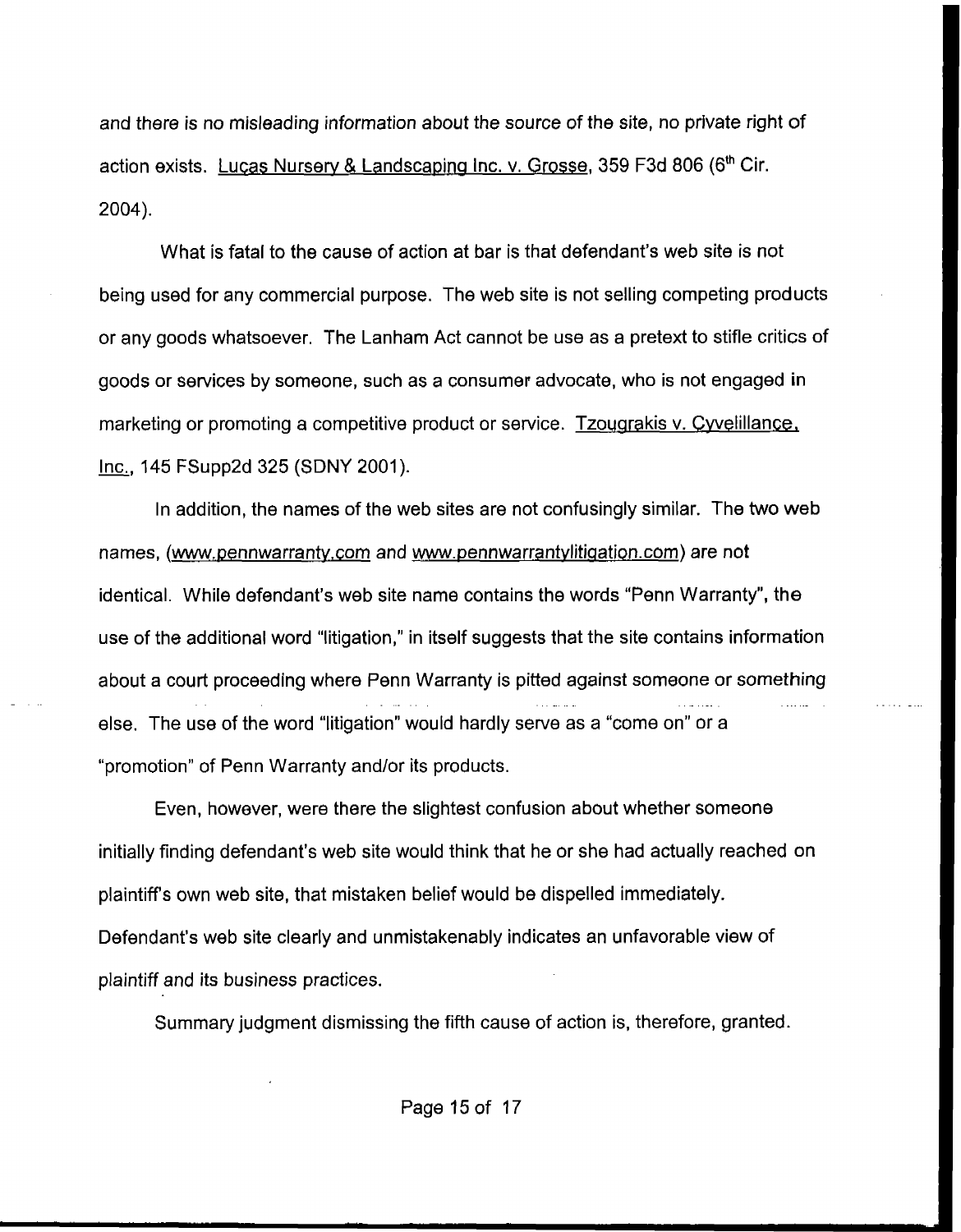# F. Permanent Iniunction

The permanent injunction requested in this case is against the future making of defamatory statements **by** defendant. This cause of action is entirely dependant upon plaintiff establishing, at a minimum, its cause of action for defamation in the first place. See: Rombom v. Weberman, 2002 WL 146 1890 (Sup. Ct. Kings Co. 2002); Troian Electric & Machine Co. v. Heusinger, 162 AD2d 859 (3<sup>rd</sup> dept. 1990). Since the court has dismissed the underlying cause of action for libel, there **is** similarly and for the same reasoning, no basis to enjoin the making of such challenged statements in the future.

The court grants defendant's motion for summary judgment dismissing the sixth cause of action and denies plaintiffs motion seeking summary judgment on the sixth cause of action.

#### **Conclusion**

In accordance herewith the court grants defendant's motion for summary judgment dismissing the complaint and denies defendant's motion for summary judgment on the third and sixth causes of action. It is hereby:

**ORDERED** that the complaint is hereby dismissed in its entirety, and it **is** further

Page 16 of 17